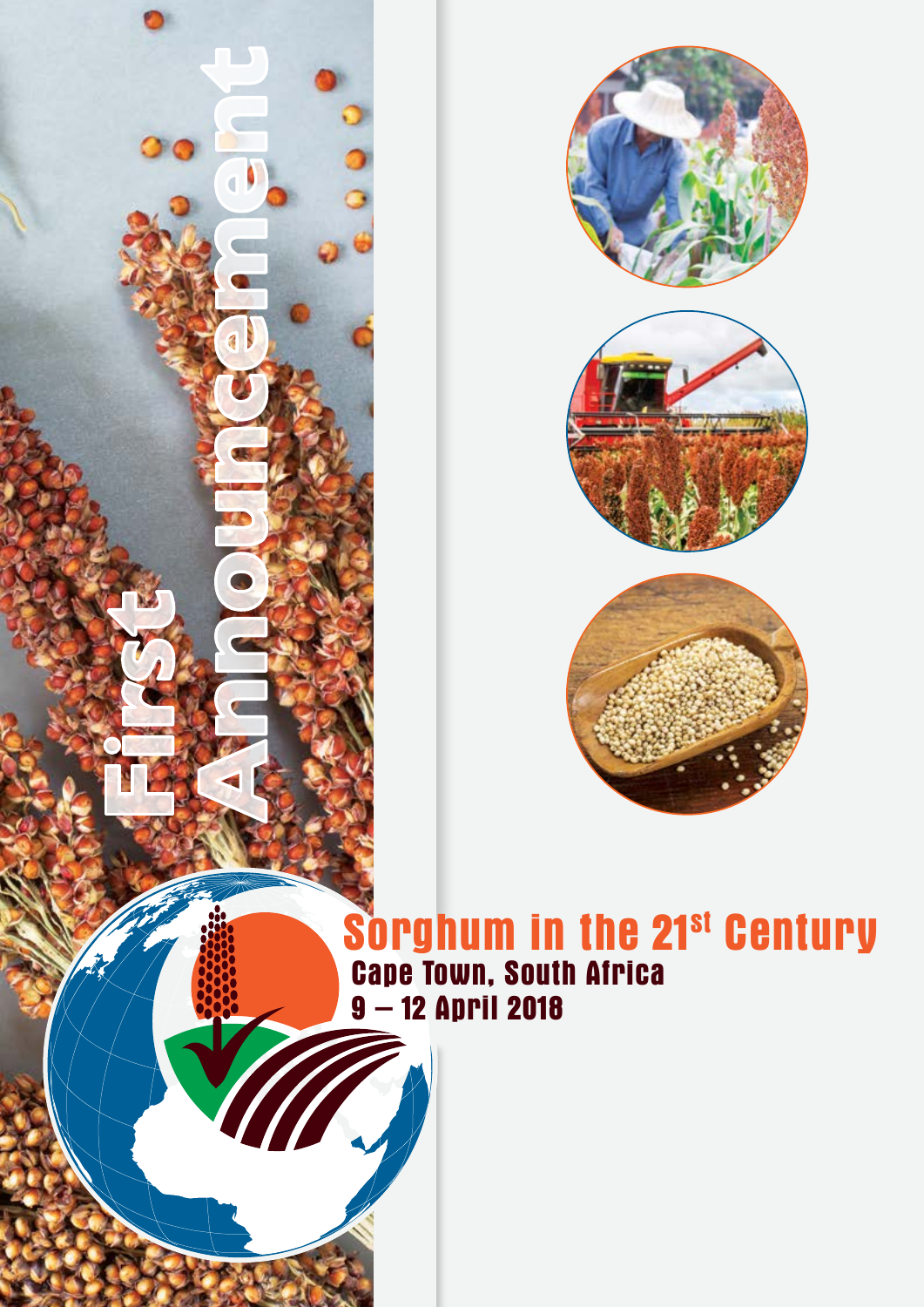## INVITATION TO SORGHUM IN THE 21ST CENTURY

#### **An unparalleled global conference on sorghum**



Sorghum is a staple crop for millions of people in the harshest of agroclimates, while also offering countless opportunities for food product development, livestock nutrition and biofuels. In a world of growing populations and mounting climate change, sorghum plays a key role both in food security and economies around the globe.

Major changes are impacting the global sorghum economy: the sorghum genome has been mapped, high-throughput phenotyping is emerging, and novel and traditional enduses are rapidly evolving for human food (health-promoting phytonutrients, gluten-free), animal feeds (gut health), and as a renewable energy source (grain and cellulosic). Many of these sorghum developments are driven by new interest in alternative food and energy sources, as well as the continued nutritional importance for the world's resource poor, as global health is threatened by both over- and undernutrition.

The time is right for the world's sorghum community to come together around research, industry and opportunity. The need for global collaboration and exploration of cuttingedge technologies and developments has never been greater. "Sorghum in the 21st Century" will concentrate on all of this and focus on the identification of global priorities to drive the future of sorghum science and technology.

Join us in Cape Town on April 9-12, 2018 to be a part of this conversation and help shape the next generation of sorghum science and development!

#### **Dr. Timothy J. Dalton**

*Director, Feed the Future Innovation Lab for Collaborative Research on Sorghum and Millet, Kansas State University*

Web - <http://www.k-state.edu/smil/>

#### **Scientific and Technical Programme**

The programme will comprise five cross-cutting themes:

- Accelerating progress in advanced breeding for improved crop adaptation to climate risks
- Improving productivity and increasing profitability to expand opportunities across global markets
- Enhancing resilience in the face of biotic and abiotic challenges
- Tackling key issues in food security and farming systems for improved livelihoods for the smallholder farmer
- Exploring the future of the value-added: Nutrition, biofuels and feedstuffs for evolving consumer demands

These five themes will be explored through cutting-edge, topical sessions, plus:

- Cross disciplinary plenary sessions highlighting the opportunities and future of sorghum
- Expert Symposia To further examine the most pressing issues in the sorghum industry today (included in the registration fee)
- A major Research and Industry Exhibition
- Regular opportunity for discussion and networking among the widest gathering of sorghum scientists in over 30 years



**Conference Registration and Call for Oral and Poster Papers will be made available in an upcoming Second Announcement.**

#### Note:

Registration discounts for early registration and competitive scholarships for young professionals and graduate students will be available. Be watching 21 centurysorghum.com for more information.